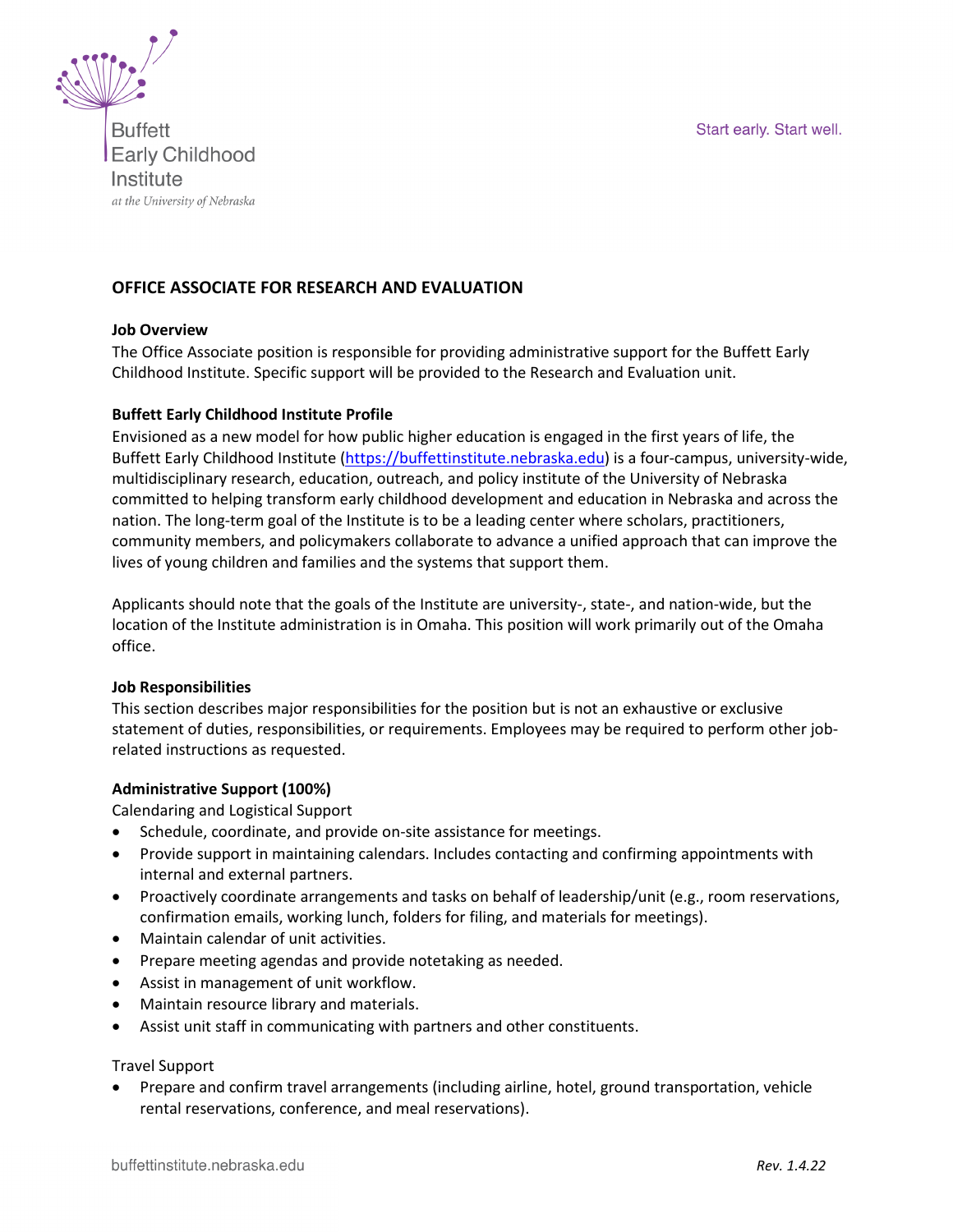- Assist in processing expense reimbursement forms; events, travel, and non-travel expenses including mileage.
- Coordinate travel and logistics for outside personnel as indicated.

# Event Planning

- Assist communications unit with logistical planning for Institute events especially as they pertain to the work of the unit. This may include but is not limited to venue and supplier coordination, on-site support, and coordination of mailings and event materials as needed.
- Coordinate with events manager for the reservation of conference and meeting spaces and liaison with venues, vendors, and suppliers to provide accurate and sufficient coverage of attendee needs. Implement "run of show" as needed for events.
- Collaborate with Communications staff for the production or preparation of informational materials needed for events.
- Follow up with vendors and outside the Institute as appropriate and needed by unit consistent with Institute policies and procedures.

Business Operations Support

- Receive and prepare expense reimbursement forms, and travel and non-travel expenses including mileage as requested.
- Assist Institute leadership with tracking/monitoring unit expenditures and managing budgets.
- Assist Institute leadership with preparing and tracking grants.
- Assist Institute leadership and staff with unit project management activities.

# General Office Duties

- Coordinate, order, and purchase office supplies and materials for unit and/or Institute needs.
- Share responsibility for backup coverage to the receptionist (as needed during lunch breaks, etc.), ensuring that guests are greeted in a professional manner and assist in maintaining the business office.
- Support other Institute office associate(s) and units, as needed.
- Assist in supporting the hiring and onboarding process of new staff.
- Copy and print documents as needed.
- Responsible for maintaining an office filing and cloud BOX filing system in compliance with Institute policies and records retention and disposition schedule.
- Perform other duties as assigned.

Database and Research Support

- Use Excel or other database systems to enter, analyze, and report data.
- Enter data and manage database specific to research and evaluation.
- Assist in the preparation of reports, including data entry, analysis, and creation of visuals.
- Assist with survey preparation and dissemination, using Qualtrics and other programs.
- Facilitate data requests and data utilization with external partners.
- Collaborate with UNL/UNO/UNK partners related to research and evaluation functions.
- Assist with organization of research resources, using BOX or other platforms.

# **Required Qualifications**

• Bachelor's degree with two years of progressive administrative office experience demonstrating significant responsibility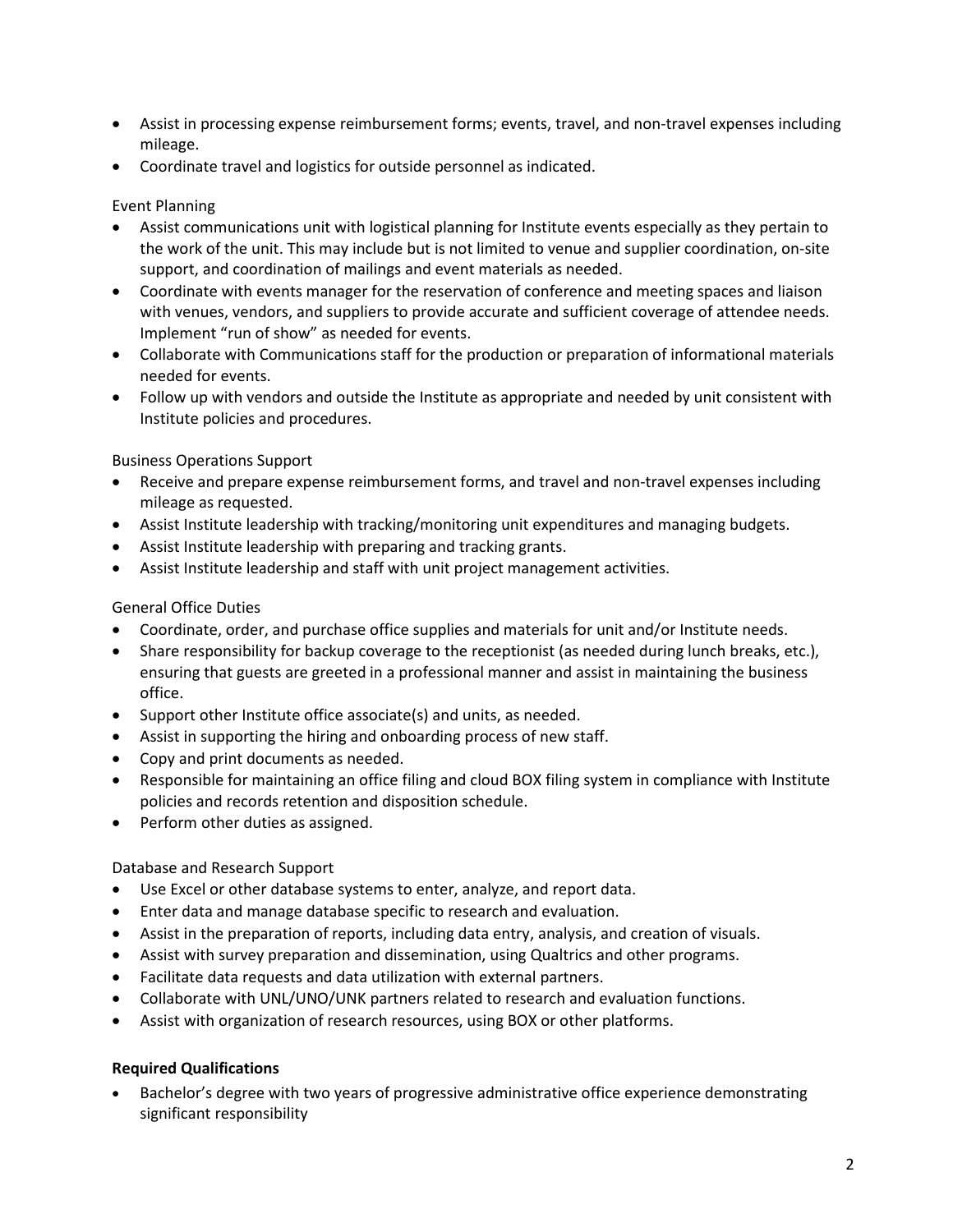- Knowledge of office management and proficiency with Microsoft Office applications (Word, Excel, and PowerPoint)
- Excellent written and oral communication skills with attention to detail
- Experience in web/internet research and navigation

### **Preferred Qualifications**

- Knowledge of the University of Nebraska and with University of Nebraska systems and applications (Eshop, Concur, Firefly)
- Advanced knowledge of Microsoft Word, Excel, and other Microsoft Office applications
- Experience with project management
- Prior experience providing support for director-level positions

An equivalent combination of education and experience from which comparable knowledge and abilities can be acquired may be considered.

The ideal candidate is an agile self-starter comfortable with attention to detail; an energetic, creative problem solver who can work independently along with the judgment to seek supervision and/or input from others when necessary; a resilient learner who is able to develop relationships with the university's stakeholders and handle multiple projects and timelines.

### **How to Apply**

Applications are processed through the online job posting at [https://careers.nebraska.edu.](https://careers.nebraska.edu/) Follow instructions to complete the Standard Application. Along with your application, attach a cover letter, resume, and contact information for three professional references. Direct questions about the position to: humanresources@nebraska.edu. Direct questions about the online application process to: (402) 472- 3701.

The University of Nebraska is an Affirmative Action/Equal Opportunity Employer and participates in E-Verify. All qualified applicants will receive consideration for employment without regard to race, color, religion, sex, age, national origin, disability, gender identity, sexual orientation, or protected veteran status.

# **ADDENDUM FOR OFFICE ASSOCIATE**

### **Competencies**

• Nature/Complexity of Work

Attention to detail, accuracy, and sensitivity to confidential information, proficient written and oral communication skills, adept with computer technology, able to demonstrate effective time management skills. Knowledge of the University of Nebraska's organizational structure as it relates to both administrative and support functions and interrelationships among the campuses and groups served is helpful in this position. The person must be able to handle multiple projects and timelines.

### • Problem-Solving/Decision-Making

Ability to work with considerable independence and initiative, exercising sound judgment in accomplishing projects assigned as necessary. Problem-solving and appropriate decision-making will be required as an element of this position. Effective written and oral communication skills and meticulous attention to detail and accuracy are essential for purposes of composing documents and exchanging information.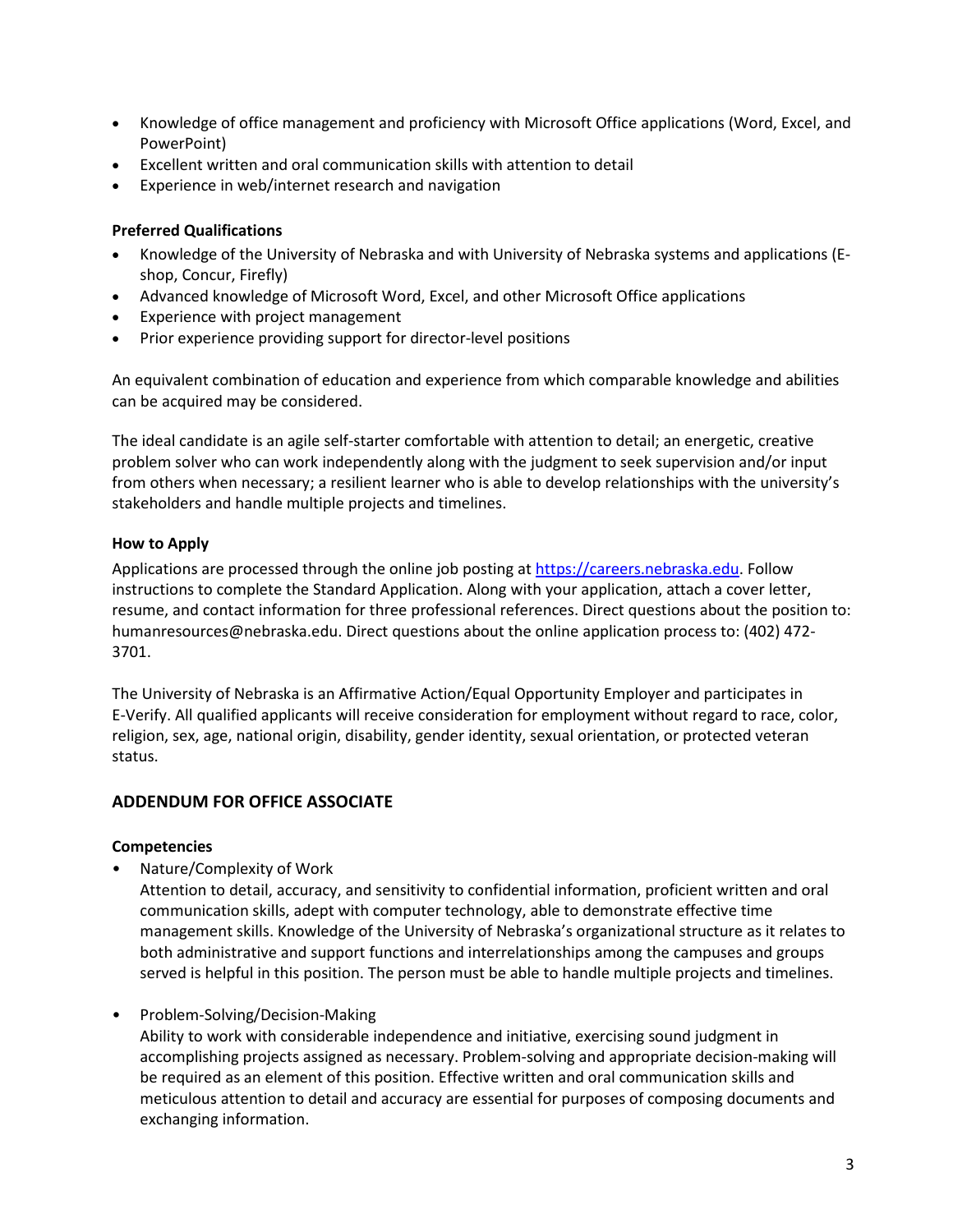# • Strategic Input

This individual will have access to and will work with confidential and sensitive information. Discretion and confidentiality is required. The employee has access to work-in-progress discussions and confidential and sensitive information pertaining to employees, students, children, and families. This individual is required to be proficient and conscientious when compiling and reporting all data and for taking appropriate steps to correct any errors.

### • Know-How

In addition to Required Qualifications, this position requires the ability to work under pressure with stringent timelines and respond quickly to shifting priorities. Proficient in processing information using word processing, presentations, spreadsheets, database, and web or internet applications in a Windows environment is required. Experience in handling travel arrangements, calendaring, scheduling meetings, and taking meeting minutes is desired. Excellent written and oral communication skills and attention to detail and accuracy are essential.

### • Technical Skills

Proficient knowledge of Microsoft Office software required. Advanced knowledge of Word and Excel is preferred. Adobe software knowledge regarding converting PDF documents to Word documents and vice versa.

# **Interactions**

Relationships with various entities both internal and external to the university are involved. Employee will work extensively with staff at the Buffett Institute, external constituencies (e.g., school personnel), and with NU central administration and campuses. Must have the ability to work as a team member on projects and collaborate other functional areas internal and external to the Institute, as well as independently and in a complex environment. This position typically obtains and provides information according to prescribed business and finance practices. This job requires the ability to communicate in a professional manner with university administrators, faculty, staff, students, the public, and colleagues, and the ability to understand and act upon complex oral and written instructions. Employee is required to be proficient and conscientious when representing the Buffett Institute.

### **Supervision**

This position exercises no supervision over other staff. This position receives supervision from the Associate Executive Director for Operations and the Director of Research and Evaluation.

### **General Information**

Job Family: Admin and Business Operations Job Code: 49242415 (Office Associate L2) FLSA: Non-Exempt Position Number: 198 Org. Unit Number: 50008150 (BECI) Date of Last Update: 1/4/2022 by K. Harper, Associate Executive Director for Operations